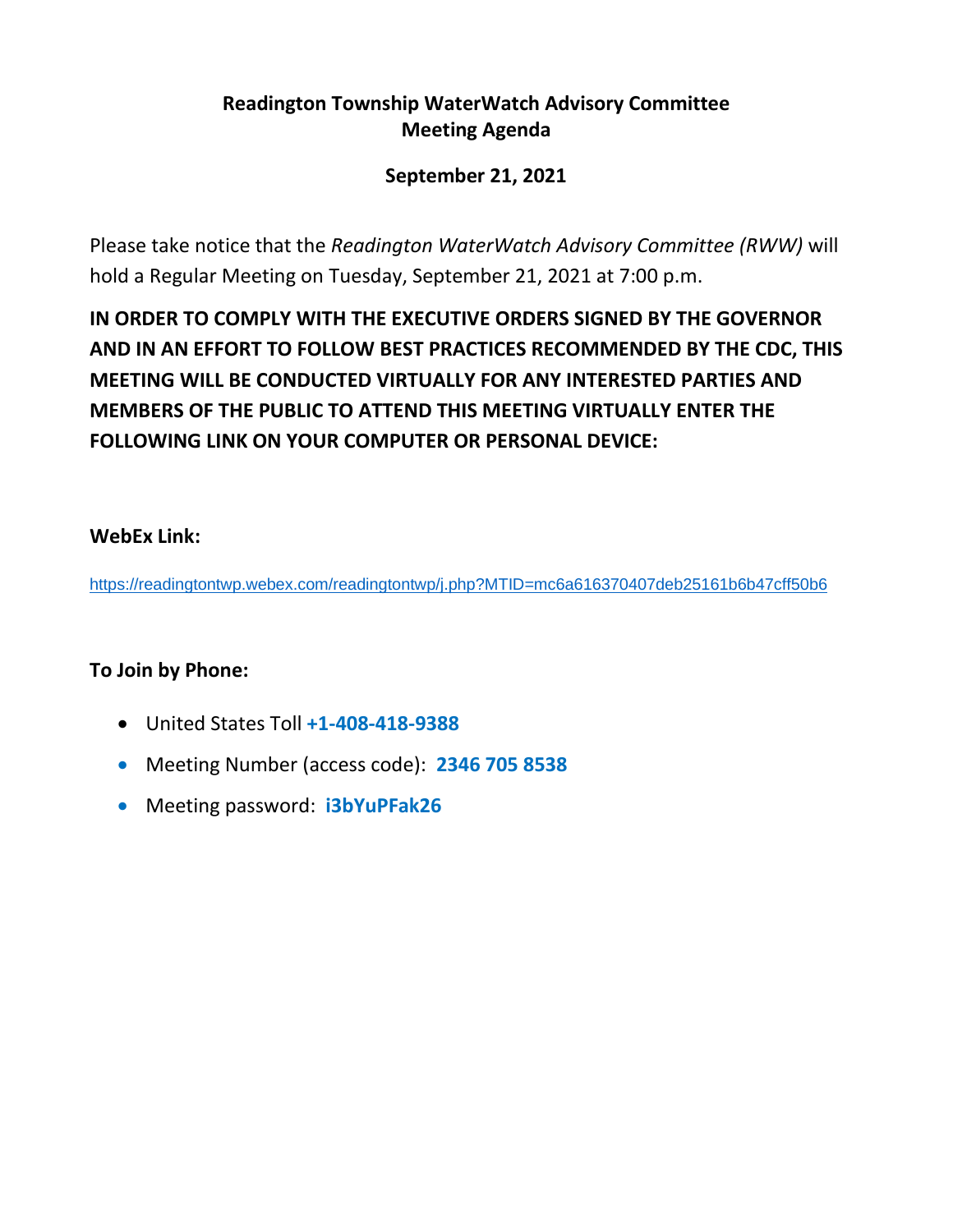Readington WaterWatch Advisory Committee Page 2 of 4

## **AGENDA**

### **CALL THE MEETING TO ORDER**

Chair starts the recording and calls the meeting to order.

#### **ATTENDENCE TAKEN**

Attendance will be taken noting Committee Members, Alternates, and members of public in attendance.

#### **APPROVAL OF MINUTES**

Minutes from the most recent meeting will be reviewed, updated if necessary, and approved.

#### **GUEST INTRODUCTION**

Kathy Hale, Principal Watershed Protection Specialist, *New Jersey Water Supply Authority,*  will join us to discuss rain barrels and the programs that she makes available to communities such as Readington.

#### **HOUSEKEEPING ISSUES**

Open discussion.

### **COMMITTEE REPORTS**

| <b>Steve Foster</b>  | Well-testing and Community Programs                                 |
|----------------------|---------------------------------------------------------------------|
| Rene Rao             | Community Programs; Schools Programs; Social Media Strategy         |
| Ago Pietrangelo      | Chemical Impacts on Our Water Supply; Social Media Strategy         |
| Marlene Orlandi      | Schools Programs, Community Programs, Social Media Strategy         |
| David Owen           | RWW / OSAB / EC Collaboration; News from the HC B of CC             |
| Jonathan Heller      | Stream Testing; News from the Township Committee                    |
| Robert Becker        | Sustainable Jersey -- Water Issues; Other issues                    |
| Susan Masinda        | Small Streams; Rockaway Creek Update                                |
| <b>Trish McGuire</b> | News from the Raritan Headwaters Association; Social Media Strategy |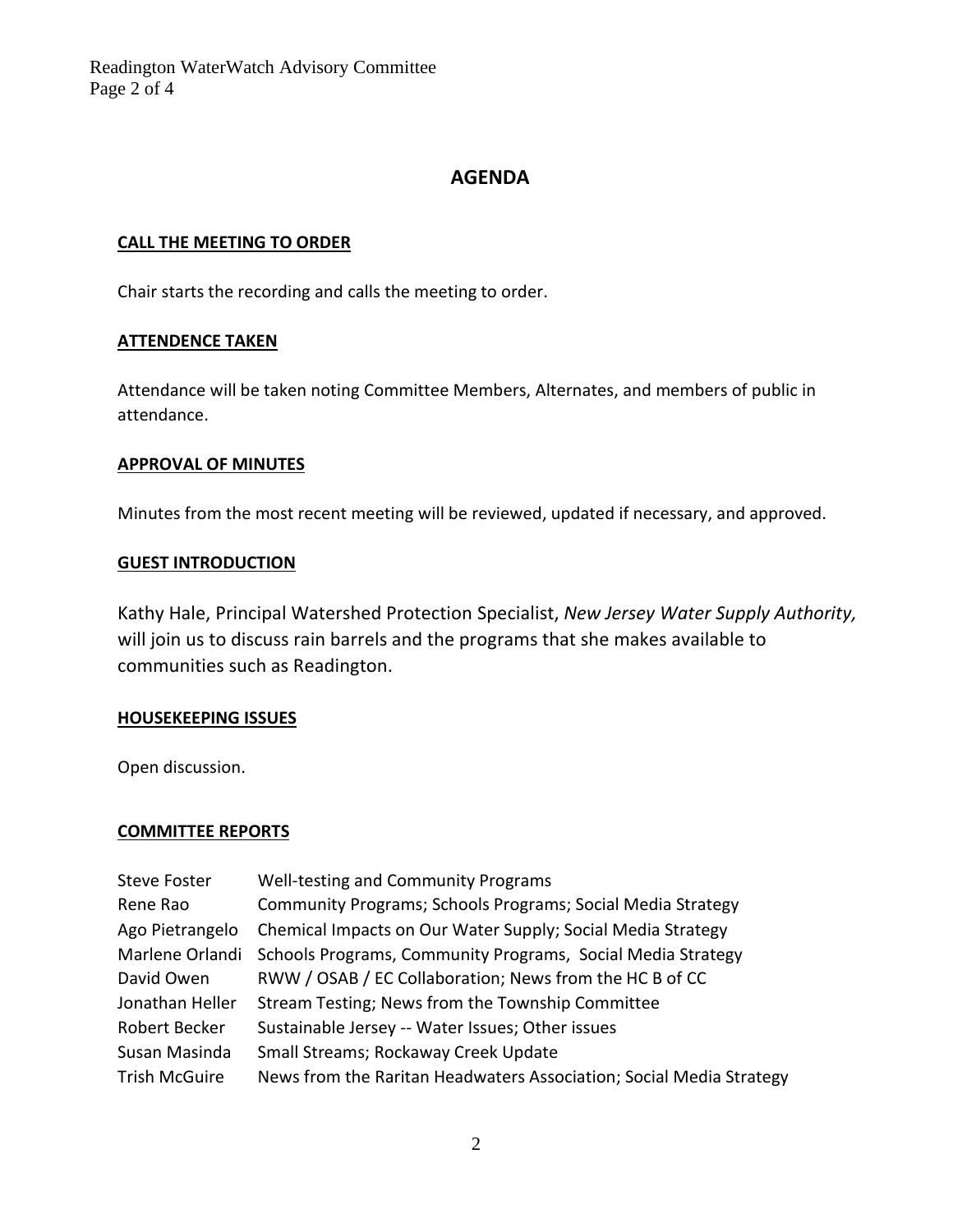## **OTHER ONGOING & NEW BUSINESS**

Community Well Testing: in collaboration with RHA -- including septic information

Proposed Cemetery Project: why we should oppose it

Darts Mill Project: why we should support It

Mapping: General plan for RWW Mapping Project now in place (Robert Becker is leading

Readington Water Story: As part of the Sustainable Jersey – Water Goals initiative, we will be gathering information and writing up a synopsis of current and planned clean water conservation initiatives in the Township; Mario Orlandi is leading

Social Media: General plan for RWW's social media outreach now in development: Ago Pietrangelo is leading

Scouts:

Eagle Scout (boy scouts) and Gold Award (girl scouts): Jonathan Heller has referred us to Adam Mueller who has offered to serve as Township liaison to these programs; discussion underway

NJ Water Supply Authority – Raritan Basin Programs: a new partner; interesting programs; new rain barrel collaboration has been initiated: Rene Rao will lead

Raritan Headwaters Association Rain Barrel Initiative: Lauren Theis, Director of Education at RHA will be working with us; Rene Rao will lead

Sustainable Jersey – Readington Water Story: The Building Block for the Newest Gold Star Standard in Water: in progress

Holland Brook Stream Restoration Project: